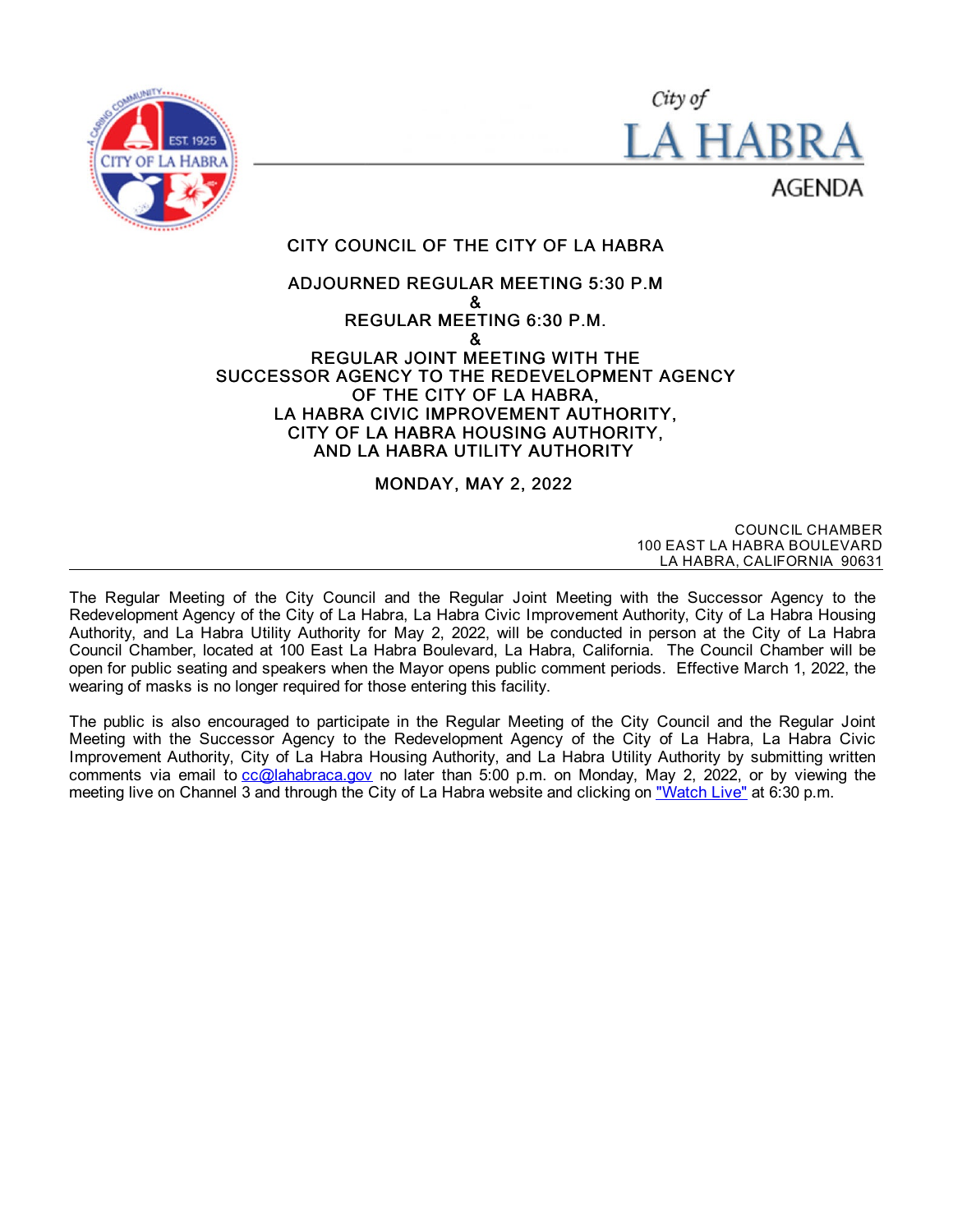# ADJOURNED REGULAR MEETING 5:30 P.M.:

CALL TO ORDER: Council Chamber, Closed Session Room 112c

## ORAL COMMUNICATIONS FROM THE PUBLIC FOR CLOSED SESSION MATTERS:

### CLOSED SESSION:

1. Conference with Labor Negotiator per Government Code Section 54957.6 - Agency Representative: Jim Sadro, City Manager; Employee Organization: Professional Employees.

2. Conference with Legal Counsel - Pending Litigation Pursuant to Government Code Section 54956.9(d)(1): Lennar Homes of California, Inc., et al. v. City of La Habra, et al., Orange County Superior Court Case Numbers 30-2021-01179515 and 30-2021-01221710.

### ADJOURNMENT:

#### REGULAR MEETING & REGULAR JOINT MEETING 6:30 P.M.:

| <b>CALL TO ORDER:</b> | Council Chamber                                                                                                                                                 |
|-----------------------|-----------------------------------------------------------------------------------------------------------------------------------------------------------------|
| <b>INVOCATION:</b>    | City Attorney/Legal Counsel Jones                                                                                                                               |
| PLEDGE OF ALLEGIANCE: | Councilmember/Director Simonian                                                                                                                                 |
| ROLL CALL:            | Mayor/Chair Medrano<br>Mayor Pro Tem/Vice Chair Gomez<br>Councilmember/Director Espinoza<br>Councilmember/Director Nigsarian<br>Councilmember/Director Simonian |

# CLOSED SESSION ANNOUNCEMENT:

#### PROCLAMATIONS/PRESENTATIONS:

- 1. PROCLAIM MAY 2022 AS MENTAL HEALTH AWARENESS MONTH IN THE CITY OF LA HABRA
- 2. PROCLAIM MAY 11-17, 2022, AS NATIONAL POLICE WEEK IN THE CITY OF LA HABRA
- 3. PROCLAIM MAY 15-21, 2022, AS NATIONAL PUBLIC WORKS WEEK IN THE CITY OF LA HABRA
- 4. PROCLAIM MAY 1 7, 2022, AS PROFESSIONAL MUNICIPAL CLERKS WEEK IN THE CITY OF LA HABRA

PUBLIC COMMENTS: When addressing the La Habra City Council, please complete a Speaker's Card before leaving the Council Chamber.

General Public Comments shall be received at the beginning of the governing body meeting and limited to three (3) minutes per individual, with a total time limit of 30 minutes for all public comments, unless otherwise modified by the Mayor or Chair. Speaking time may not be granted and/or loaned to another individual for purposes of extending available speaking time, and comments must be kept brief, non-repetitive, and professional in nature.

The general Public Comment portion of the meeting allows the public to address any item of City business not appearing on the scheduled agenda. Per Government Code Section 54954.3(a), such comments shall not be responded to by the governing body during the meeting.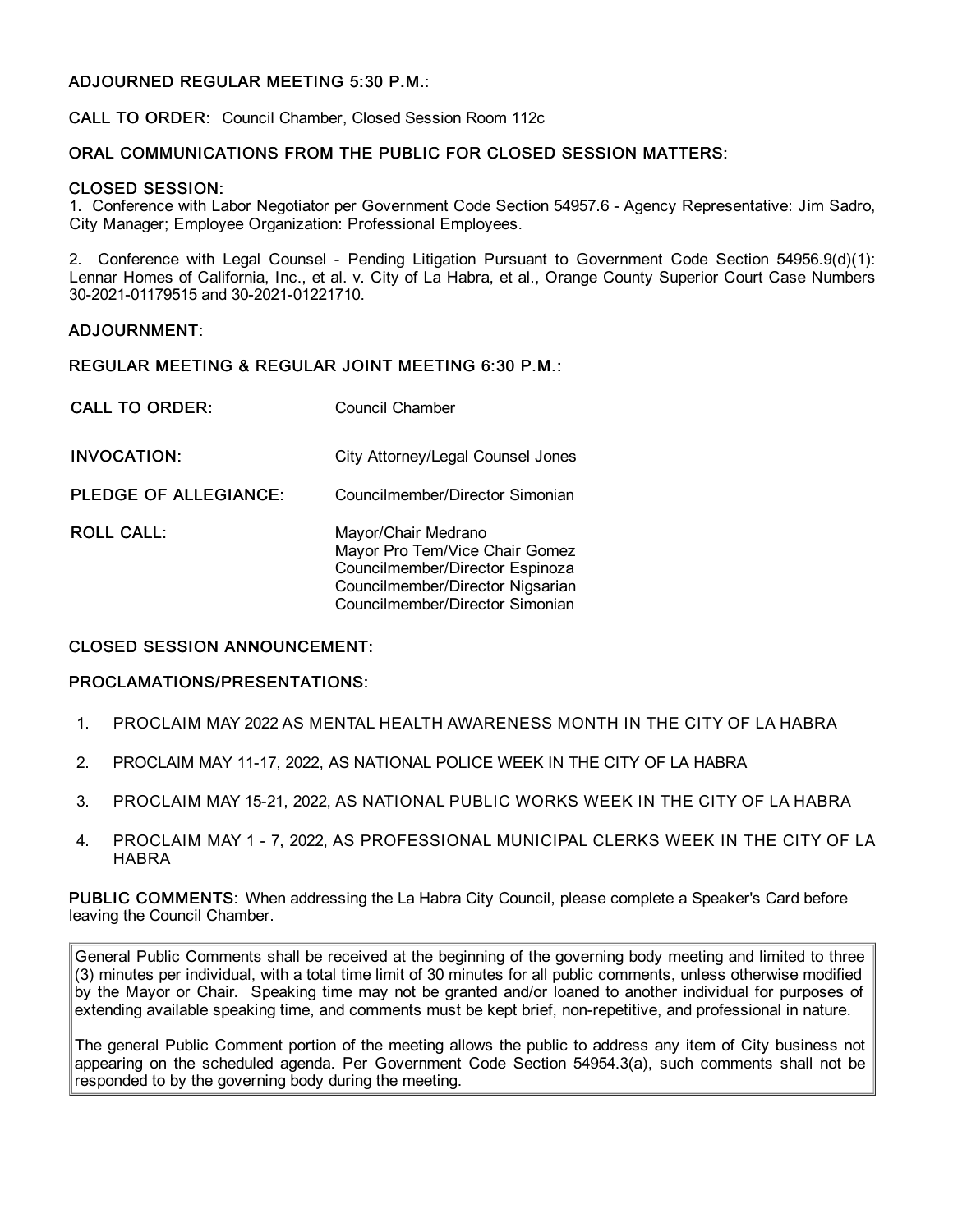# CONSENT CALENDAR:

All matters on Consent Calendar are considered to be routine and will be enacted by one motion unless a Councilmember, City staff member, or member of the audience requests separate action or removal of an item. Removed items will be considered following the Consent Calendar portion of this agenda. Public comment shall be limited to three (3) minutes per individual, with a total time limit of 30 minutes per item that has been removed for separate discussion, unless otherwise modified by the Mayor. Speaking time may not be granted and/or loaned to another individual for purposes of extending available speaking time, and comments must be kept brief, non-repetitive, and professional in nature.

# CITY COUNCIL:

- 1. PROCEDURAL WAIVER: Waive reading in full of resolutions and ordinances and approval and adoption of same by reading title only.
- 2. APPROVE CITY COUNCIL OF THE CITY OF LA HABRA MEETING MINUTES

That the City Council approve the City Council of the City of La Habra Meeting Minutes of:

- March 21, 2022
- April 4, 2022
- April 18, 2022
- 3. APPROVE THE SECOND READING AND ADOPTION OF ORDINANCE NO. 1839 ENTITLED: AN ORDINANCE OF THE CITY COUNCIL OF THE CITY OF LA HABRA, CALIFORNIA, APPROVING ZONE CHANGE 22-01 TO AMEND THE FOLLOWING CHAPTERS OF TITLE 18 ZONING: CHAPTER 18.04 DEFINITIONS, MODIFYING THE DEFINITION OF "FOOD TO GO RESTAURANT", CHAPTER 18.06 ZONES ESTABLISHED - ZONING MAP BOUNDARIES AND LAND USES, ADDING "FOOD TO GO" AS A PERMITTED USE OUTRIGHT, CHAPTER 18.08 GENERAL PROVISIONS, EXEMPTING THE CITY FROM THE PROVISIONS OF TITLE 18, CHAPTER 18.12 SPECIAL DEVELOPMENT STANDARDS, MODIFYING THE OUTDOOR SEATING REQUIREMENTS FOR RESTAURANTS, CHAPTER 18.14 OFF-STREET PARKING REQUIREMENTS, MODIFYING THE PARKING STANDARDS FOR "FOOD TO GO" RESTAURANTS TO BE CONSISTENT WITH ITS DEFINITION, AND CHAPTER 18.80 AFFORDABLE HOUSING INCENTIVES MODIFYING THE STANDARDS AND TEXT FOR CONSISTENCY WITH STATE LAW AS PER EXHIBITS "A" THROUGH "F"

That the City Council approve the second reading and adoption of Ordinance No. 1839.

4. APPROVE THE SECOND READING AND ADOPTION OF ORDINANCE NO. 1840 ENTITLED: AN ORDINANCE OF THE CITY COUNCIL OF THE CITY OF LA HABRA, CALIFORNIA, AMENDING CHAPTER 2.28 (COMMUNITY SERVICES COMMISSION) OF THE LA HABRA MUNICIPAL CODE REGARDING THE COMMUNITY SERVICES COMMISSION

That the City Council approve the second reading and adoption of Ordinance No. 1840.

5. APPROVE A RESOLUTION REAFFIRMING THE REQUIRED FINDINGS TO CONTINUE TO ALLOW REMOTE CITY COUNCIL MEETINGS AS REQUIRED BY AB 361 That the City Council:

A. Receive this report; and,

B. APPROVE AND ADOPT RESOLUTION NO. ENTITLED: A RESOLUTION OF THE CITY COUNCIL OF THE CITY OF LA HABRA, CALIFORNIA, MAKING THE LEGALLY REQUIRED FINDINGS TO CONTINUE TO AUTHORIZE THE CONDUCT OF REMOTE "TELEPHONIC" MEETINGS DURING THE STATE OF EMERGENCY.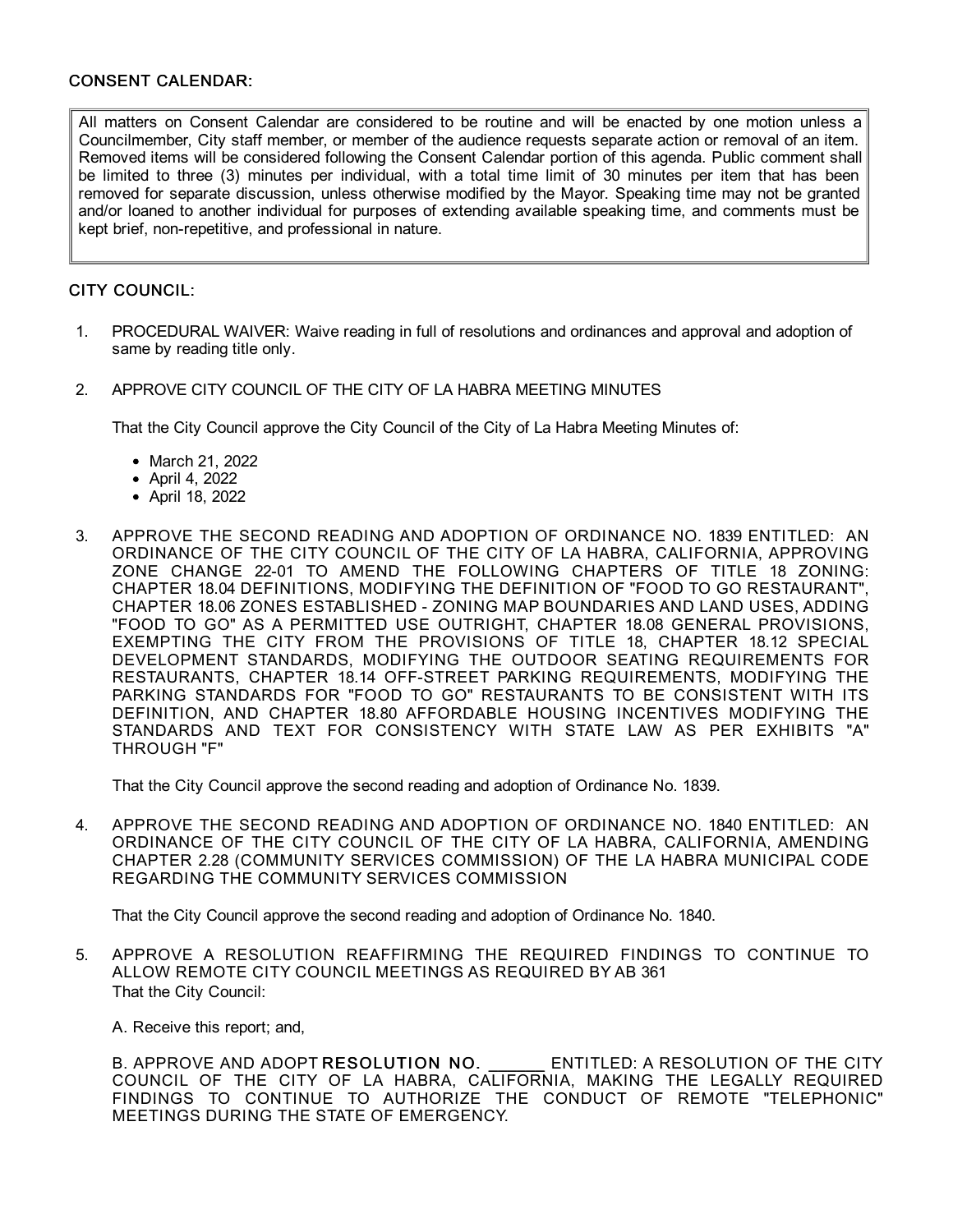6. APPROVE A PAYROLL SYSTEM SUPPORT CONSULTANT AGREEMENT WITH JIM MABEY OF INFORMATION MANAGEMENT TECHNOLOGIES

That the City Council approve to waive the formal bidding process per La Habra Municipal Code 4.20.070 (E) Technology Exception, and approve and authorize the City Manager to execute an agreement with Jim Mabey of Information Management Technologies for payroll system support services.

7. APPROVE AMENDMENT 02 TO THE GENERAL CHILD CARE (CCTR) PROGRAM CONTRACT WITH THE CALIFORNIA DEPARTMENT OF SOCIAL SERVICES FOR THE 2021-2022 SCHOOL YEAR

That the City Council:

A. Approve and authorize the City Manager to execute Contract Amendment 02 to CCTR-1164 with the California Department of Social Services for the 2021-2022 School Year; and,

B. APPROVE AND ADOPT RESOLUTION NO. \_\_\_\_ ENTITLED: A RESOLUTION OF THE CITY COUNCIL OF THE CITY OF LA HABRA, CALIFORNIA, CERTIFYING THE APPROVAL AND AUTHORIZING THE ACCEPTANCE OF LOCAL AGREEMENT NO. CCTR-1164 AMENDMENT 02,<br>WITH THE CALIFORNIA STATE DEPARTMENT OF SOCIAL SERVICES.

8. APPROVE AND AUTHORIZE THE CITY MANAGER TO ENTER INTO AN AGREEMENT WITH PRISCILA DAVILA & ASSOCIATES, INC. TO ADMINISTER A PROPOSED "DINE AND SHOP" LOCAL INCENTIVE PROGRAM, A BILL(S) ASSISTANCE PROGRAM, AND A BUSINESS ASSISTANCE PROGRAM WITH FUNDING FROM THE AMERICAN RESCUE PLAN ACT (ARPA)

That the City Council:

A. Approve and authorize the City Manager to enter into an agreement with Priscila Davila & Associates, Inc., to administer a proposed "Dine and Shop" Local Economic Incentive Program, a Bills(s) Assistance Program, and a Business Assistance Program utilizing available American Rescue Plan Act (ARPA) funds; and,

B. Approve a budget appropriation of \$1,172,300 of ARPA funds for these proposed programs and their administration.

9. APPROVE AND AUTHORIZE THE CITY MANAGER TO EXECUTE THE THIRD AMENDMENT TO THE CITY'S WORKFORCE INNOVATION OPPORTUNITY ACT (WIOA) AGREEMENT FOR YOUTH PROGRAM SERVICES WITH THE COUNTY OF ORANGE, CONTRACT NO. MA-012-20011848

That the City Council approve and authorize the City Manager to execute the Third Amendment to the Workforce Innovation Opportunity Act (WIOA) Agreement for Youth Program Services with the County of Orange, in the amount of \$2,180,915. If approved, the third amendment to the agreement will allow the City of La Habra to continue as the sole provider of the County's "Ready S.E.T. OC Youth Employment Program" for Fiscal Year 2022-2023.

10. WARRANTS: APPROVE NOS. 00134022 THROUGH 00134189 TOTALING \$2,202,330.35

That the City Council approve Nos.00134022 through 00134189 totaling \$2,202,330.35.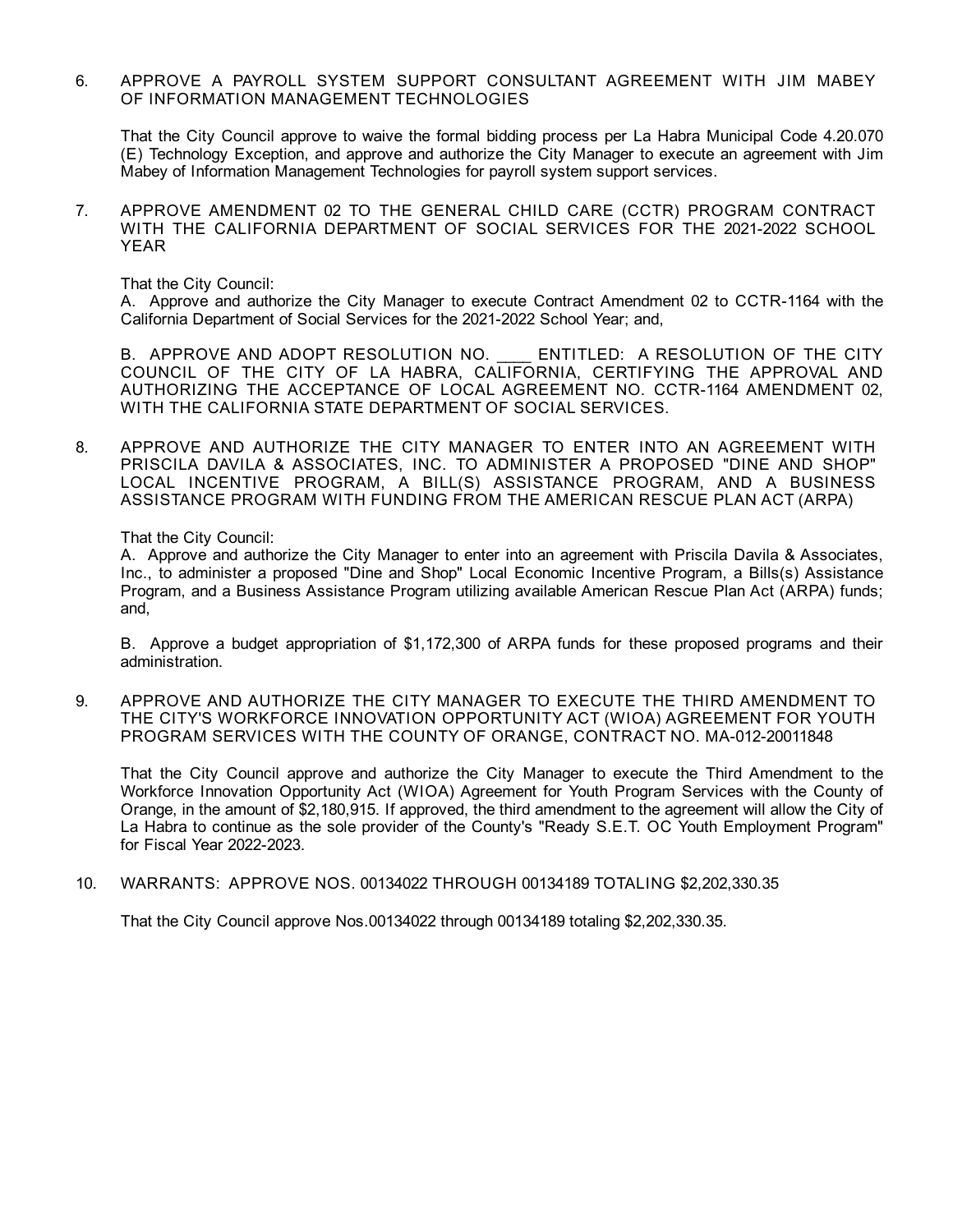# HOUSING AUTHORITY:

### 1. APPROVE CITY OF LA HABRA HOUSING AUTHORITY MEETING MINUTES

That the Housing Authority approve the City of La Habra Housing Authority Meeting Minutes of:

- June 1, 2020
- August 17, 2020
- December 7, 2020
- December 21, 2020
- December 20, 2021
- January 3, 2022
- January 18, 2022
- February 7, 2022
- February 22, 2022
- March 7, 2022
- March 21, 2022
- April 4, 2022
- April 18, 2022
- 2. APPROVE THE INSTALLATION OF A NEW MANUFACTURED HOME IN SPACE 122 OF VIEW PARK ESTATES LOCATED AT 1750 WEST LAMBERT ROAD AND IN SPACE 78 OF PARK LA HABRA MOBILE HOMES LOCATED AT 1731 WEST LAMBERT ROAD FOR FUTURE AFFORDABLE HOUSING

That the Housing Authority:

A. Authorize Augusta Communities to act as the licensed retailer on behalf of the Housing Authority under Section 3.3 of the Asset and Mobile Home Park Management Agreement between the Housing Authority and Augusta Communities dated November 4, 2019;

B. Authorize the Executive Director or his or her designee to sign, and/or approve any documents including but not limited to bids, proposals, agreements, invoices and purchase orders related to the purchase and installation of new manufactured homes, including construction cost; and,

C. Approve a budget appropriation of \$250,000 from the Low and Moderate Income Asset Fund (LMIHF) for expenses related to the purchase and installation of the manufactured home located in View Park Mobile Home Estates; and,

D. Approve a budget appropriation of \$250,000 from the Housing Authority for expenses related to the purchase and installation of the manufactured home located at Park La Habra Mobile Homes.

# CITY COUNCIL & HOUSING AUTHORITY:

1. APPROVE AN APPROPRIATION OF \$50,000 FOR ADDITIONAL TIME AND MATERIALS CHANGE ORDER WORK FOR PARK LA HABRA MOBILE HOME PARK AND VIEW PARK MOBILE HOME ESTATES PARK STREET IMPROVEMENTS, CITY PROJECT NO. 3-R-17

#### That the City Council & Housing Authority:

A. Approve an appropriation of \$25,000 from the View Park Mobile Home Park Fund and \$25,000 from the Park La Habra Mobile Home Park Fund for additional work related to similar construction of Park La Habra Mobile Home Park and View Park Mobile Home Estates Park Street Improvements, City Project No. 3-R-17;

B. Approve Sully-Miller Contracting Company of Brea, California, to proceed with Time & Materials Change Order not to exceed \$50,000 to furnish and construct asphalt patching to remove trip hazards in View Park Mobile Home Estates Park and Park La Habra Mobile Homes Park; and,

C. Authorize the City Manager to increase the purchase order with Sully-Miller Contracting Company of Brea, California, by \$50,000 from the original amount of \$1,673,897.78 to the amount of \$1,723,897.78.